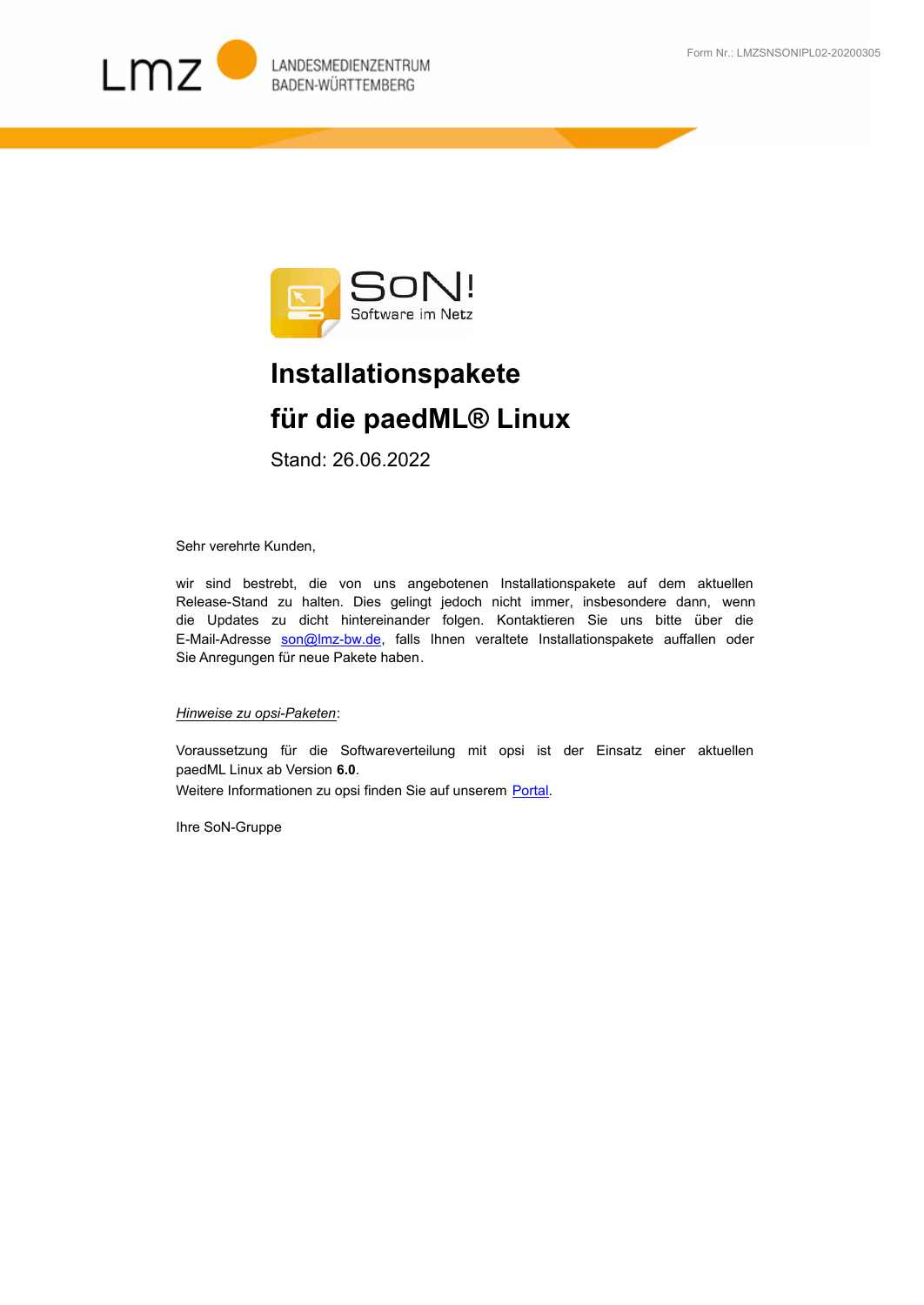|                                          |                                                             |                      |                       |                      | Lauffähigkeit getestet für folgende<br>Client-Betriebssysteme |                            |  |
|------------------------------------------|-------------------------------------------------------------|----------------------|-----------------------|----------------------|---------------------------------------------------------------|----------------------------|--|
| <b>Artikel</b>                           | <b>Hersteller</b>                                           | <b>MSI</b>           | opsi                  | Lizenz<br>pflicht    | Windows 10                                                    | <b>Windows 7</b><br>64 Bit |  |
| 123D Design 2.2.14 OPSI                  | Autodesk                                                    |                      | $\blacktriangledown$  |                      |                                                               |                            |  |
| Access Runtime x64 2013 MSI              | Microsoft Deutschland GmbH                                  | $\blacktriangledown$ |                       |                      |                                                               | $\blacktriangledown$       |  |
| Access Runtime x86 2013 MSI              | Microsoft Deutschland GmbH                                  | $\blacktriangledown$ |                       |                      |                                                               |                            |  |
| <b>Acrobat Reader 11.0.18 MSI</b>        | Adobe Systems Incorporated                                  | $\blacktriangledown$ |                       |                      |                                                               | $\blacktriangleright$      |  |
| Active Inspire 2.22.69376-3 OPSI         | Promethean                                                  |                      | $\blacktriangledown$  | $\blacktriangledown$ | $\blacktriangledown$                                          |                            |  |
| ActiveState Komodo Edit 11.1.0-2 OPSI    | Open-Source-Software                                        |                      | $\blacktriangledown$  |                      | $\blacktriangledown$                                          | $\blacktriangledown$       |  |
| Adobe Air 30.0.0.107 OPSI                | Adobe Systems Incorporated                                  |                      | $\blacktriangledown$  |                      | $\blacktriangledown$                                          | V                          |  |
| Adobe Flash Config 1.0 MSI               | Adobe Systems Incorporated                                  | $\blacktriangledown$ |                       |                      |                                                               |                            |  |
| Adobe Flash Player 23.0.0.185 MSI        | Adobe Systems Incorporated                                  | $\blacktriangledown$ |                       |                      |                                                               |                            |  |
| Adobe Shockwave Player 12.2.5.195 MSI    | Adobe Systems Incorporated                                  | $\blacktriangledown$ |                       |                      |                                                               | $\blacktriangleright$      |  |
| Adobe Shockwave Player 12.3.2.204-1 OPSI | Adobe Systems Incorporated                                  |                      | $\blacktriangledown$  |                      |                                                               | V                          |  |
| Affinity Photo 1.6.4-4 OPSI              | Serif (Europe) Ltd.                                         |                      | $\blacktriangledown$  | $\blacktriangledown$ | $\blacktriangledown$                                          |                            |  |
| aid Eiweiße in der Ernährung 1 MSI       | aid-infodienst                                              | $\blacktriangledown$ |                       | $\blacktriangledown$ |                                                               |                            |  |
| aid Fette in der Ernährung 1 MSI         | aid-infodienst                                              | $\blacktriangledown$ |                       | $\blacktriangledown$ |                                                               |                            |  |
| aid Kennwort Lebensmittel 1 MSI          | aid-infodienst                                              | $\blacktriangledown$ |                       | $\blacktriangledown$ |                                                               | V                          |  |
| aid Kohlenhydrate in der Ernährung 1 MSI | aid-infodienst                                              | $\blacktriangledown$ |                       | $\blacktriangledown$ |                                                               |                            |  |
| aid Vitamine in der Ernährung 1 MSI      | aid-infodienst                                              | $\blacktriangledown$ |                       | $\blacktriangledown$ |                                                               |                            |  |
| Airserver 5.6.3-1 OPSI                   | Airserver                                                   |                      | $\blacktriangleright$ | $\blacktriangledown$ | $\blacktriangledown$                                          |                            |  |
| Algodoo 2.1.0-1 OPSI                     | Algoryx Simulation AB                                       |                      | $\blacktriangledown$  |                      | $\blacktriangledown$                                          |                            |  |
| AniGra 3.6 OPSI                          | Gisela & Hans-Joachim<br>Dreher                             |                      |                       | V                    |                                                               |                            |  |
| Arduino 1.8.19-2 OPSI                    | Open-Source-Software                                        |                      | $\blacktriangledown$  |                      | $\blacktriangledown$                                          |                            |  |
| Arduino 1.8.5 MSI                        | Open-Source-Software                                        | $\blacktriangledown$ |                       |                      |                                                               | $\blacktriangledown$       |  |
| Astro-UNL-NAAP-Labs 1.1-1 OPSI           | Freeware                                                    |                      | $\blacktriangledown$  |                      | $\blacktriangledown$                                          |                            |  |
| Audacity 2.4.2-4 OPSI                    | Freeware                                                    |                      | $\blacktriangledown$  |                      | $\blacktriangledown$                                          | $\blacktriangleright$      |  |
| Avidemux 2.7.1-5 OPSI                    | <b>GNU General Public License</b><br>(GPL) Version 2 oder 3 |                      | $\blacktriangledown$  |                      | $\blacktriangleright$                                         |                            |  |
| Basic Stamp 2.52 MSI                     | Parallax inc.                                               | $\blacktriangledown$ |                       |                      |                                                               |                            |  |
| Basic Stamp 2.5.4-4 OPSI                 | Parallax inc.                                               |                      | $\blacktriangledown$  |                      |                                                               | $\blacktriangleright$      |  |
| bcWebCam 2.5.6-1 OPSI                    | Freeware                                                    |                      | $\blacktriangledown$  |                      | $\blacktriangledown$                                          |                            |  |
| Blender 2.81-1 OPSI                      | Open-Source-Software                                        |                      | $\blacktriangledown$  |                      | $\blacktriangledown$                                          |                            |  |
| Blender 2.60 MSI                         | Open-Source-Software                                        | $\blacktriangledown$ |                       |                      |                                                               |                            |  |
| <b>BlueJ 3.07 MSI</b>                    | University of Kent                                          | $\blacktriangledown$ |                       |                      |                                                               |                            |  |
| <b>BlueJ 5.0.0-2 OPSI</b>                | University of Kent                                          |                      | $\blacktriangledown$  |                      | $\blacktriangledown$                                          |                            |  |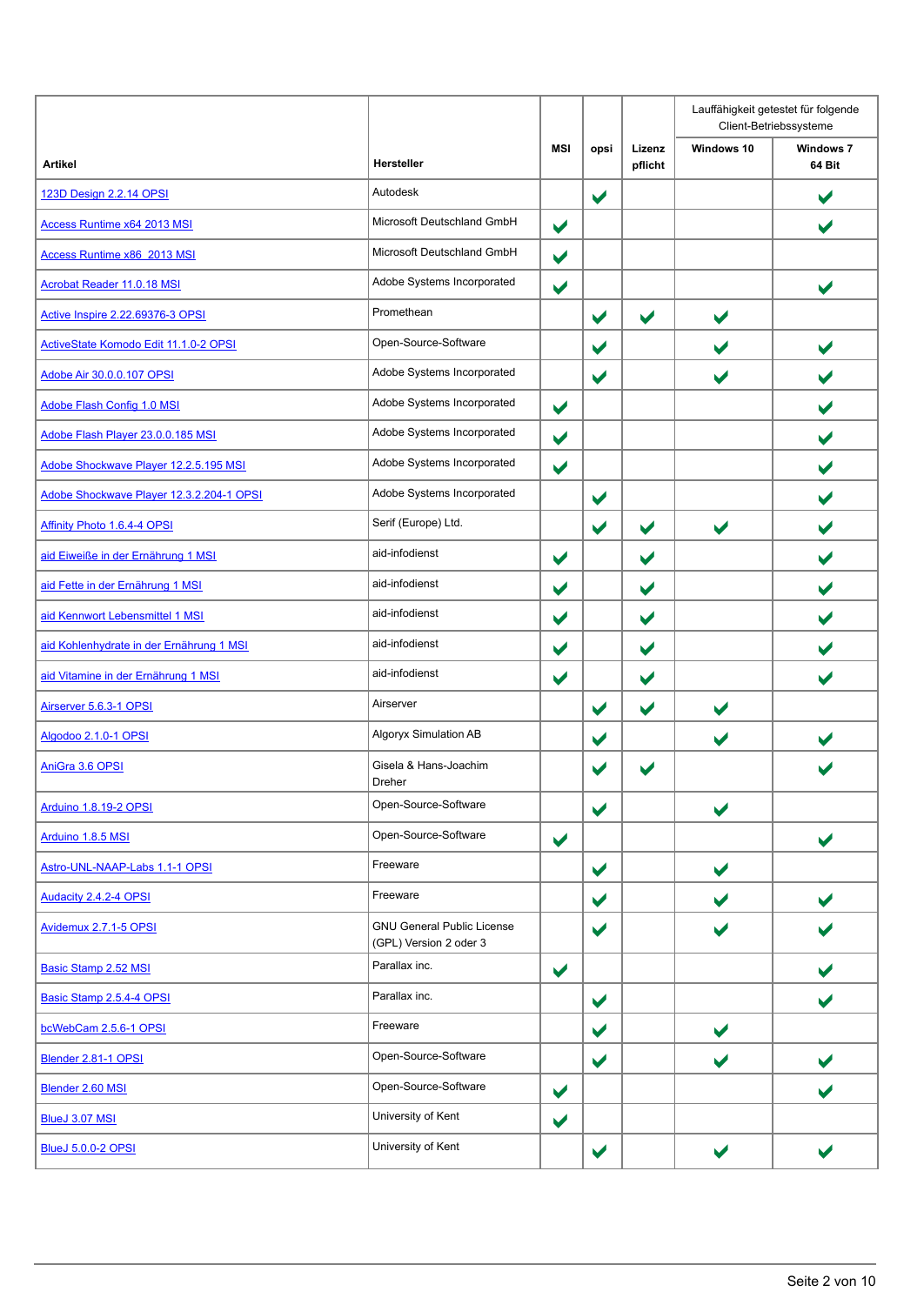|                                                    |                                                             |                      |                       |                      |                       | Lauffähigkeit getestet für folgende<br>Client-Betriebssysteme |
|----------------------------------------------------|-------------------------------------------------------------|----------------------|-----------------------|----------------------|-----------------------|---------------------------------------------------------------|
| <b>Artikel</b>                                     | Hersteller                                                  | <b>MSI</b>           | opsi                  | Lizenz<br>pflicht    | Windows 10            | <b>Windows 7</b><br>64 Bit                                    |
| BluRay-Player Leawo 1.9.2.4-1 OPSI                 | Leawo                                                       |                      | $\blacktriangledown$  |                      |                       | $\blacktriangledown$                                          |
| BluRay-Player Leawo 1.9.2.4 MSI                    | Leawo                                                       | $\blacktriangledown$ |                       |                      |                       | $\blacktriangledown$                                          |
| BonJour 3.0.0.10-1 OPSI                            | Apple Computer                                              |                      | $\blacktriangledown$  |                      |                       | $\blacktriangleright$                                         |
| Budenberg 5/13-03 MSI                              | Budenberg - Software                                        | $\blacktriangledown$ |                       | $\blacktriangledown$ |                       |                                                               |
| Budenberg 5/18 5.18-2 OPSI                         | Budenberg - Software                                        |                      | $\blacktriangledown$  | $\blacktriangledown$ | $\blacktriangledown$  | $\blacktriangledown$                                          |
| Camstudio 2.7.4 OPSI                               | Open-Source-Software                                        |                      | $\blacktriangledown$  |                      |                       | $\blacktriangleright$                                         |
| Capella 7.133-1 OPSI                               | Capella Software                                            |                      | $\blacktriangledown$  | $\blacktriangledown$ |                       |                                                               |
| CDBurnerXP 4.5.2.4478 MSI                          | Freeware                                                    | $\blacktriangledown$ |                       |                      |                       |                                                               |
| CDBurnerXP 4.5.8.7128 OPSI                         | Freeware                                                    |                      | $\blacktriangledown$  |                      | $\blacktriangledown$  |                                                               |
| Chemsketch 2020-4 OPSI                             | ACD/LABS                                                    |                      | $\blacktriangledown$  |                      | $\blacktriangleright$ |                                                               |
| Chemsketch 2015 MSI                                | <b>ACD/LABS</b>                                             | $\blacktriangledown$ |                       |                      |                       | $\blacktriangleright$                                         |
| Cius 4.0.0.1-1 OPSI                                | Max-Computer                                                |                      | $\blacktriangleright$ |                      |                       |                                                               |
| <b>Cryptool 1 1.4.41-1 OPSI</b>                    | <b>GNU General Public License</b><br>(GPL) Version 2 oder 3 |                      | $\blacktriangledown$  |                      |                       |                                                               |
| Cura 4.7.1-4 OPSI                                  | Ultimaker                                                   |                      | $\blacktriangledown$  |                      | $\blacktriangleright$ |                                                               |
| Daemon Tools lite 4.22 MSI                         | Freeware                                                    | $\blacktriangledown$ |                       |                      |                       |                                                               |
| Daemon Tools lite 4.22-1 OPSI                      | Freeware                                                    |                      | $\blacktriangledown$  |                      | $\blacktriangledown$  |                                                               |
| DeepBurner 1.9 MSI                                 | Aston-Soft                                                  | $\blacktriangledown$ |                       |                      |                       |                                                               |
| Deutsch lernen mit Mumbro und Zinell 1.0.0.-1 OPSI | Südwestrundfunk   SWR.de<br>/Vertrieb LMZ BW                |                      | $\blacktriangledown$  |                      |                       |                                                               |
| Dev C++ 5.11-1 OPSI                                | <b>Bloodshed Software</b>                                   |                      | $\blacktriangledown$  |                      |                       |                                                               |
| Diagram Designer 1.28-1 OPSI                       | Meesoft                                                     |                      | $\blacktriangleright$ |                      |                       |                                                               |
| DirectX 9.25 MSI                                   | Microsoft Deutschland GmbH                                  | $\blacktriangledown$ |                       |                      |                       |                                                               |
| DynaGeo 3.5 MSI                                    | Roland Mechling<br>Fuchshaldeweg 241 77654<br>Offenburg     | $\blacktriangledown$ |                       |                      |                       |                                                               |
| DynaGeo 4.0-1 OPSI                                 | Roland Mechling<br>Fuchshaldeweg 241 77654<br>Offenburg     |                      | $\blacktriangledown$  |                      |                       |                                                               |
| Easiteach Next Generation 1.5.8924-1 OPSI          | <b>RM Easiteach</b>                                         |                      | $\blacktriangledown$  |                      |                       | $\blacktriangleright$                                         |
| EasySense 3.10.0000-1 OPSI                         | data-harvest                                                |                      | $\blacktriangledown$  |                      |                       |                                                               |
| EasySky 4.0.09-4 OPSI                              | Matthias Busch                                              |                      | $\blacktriangledown$  | $\blacktriangledown$ | $\blacktriangledown$  | V                                                             |
| EC New Highlight 3 SL Englisch Klasse 7 3 SL MSI   | Cornelsen                                                   | $\blacktriangledown$ |                       | $\blacktriangledown$ |                       | $\blacktriangledown$                                          |
| Eclipse 4.14-1 OPSI                                | Eclipse                                                     |                      | $\blacktriangledown$  |                      |                       |                                                               |
| <b>Editing Java Easily 5.2 MSI</b>                 | Dr. Roland Küstermann                                       | $\blacktriangledown$ |                       | $\blacktriangledown$ |                       |                                                               |
| <b>Editing Java Easily Server basiert 5.2 MSI</b>  | Dr. Roland Küstermann                                       | ✔                    |                       | ✔                    |                       |                                                               |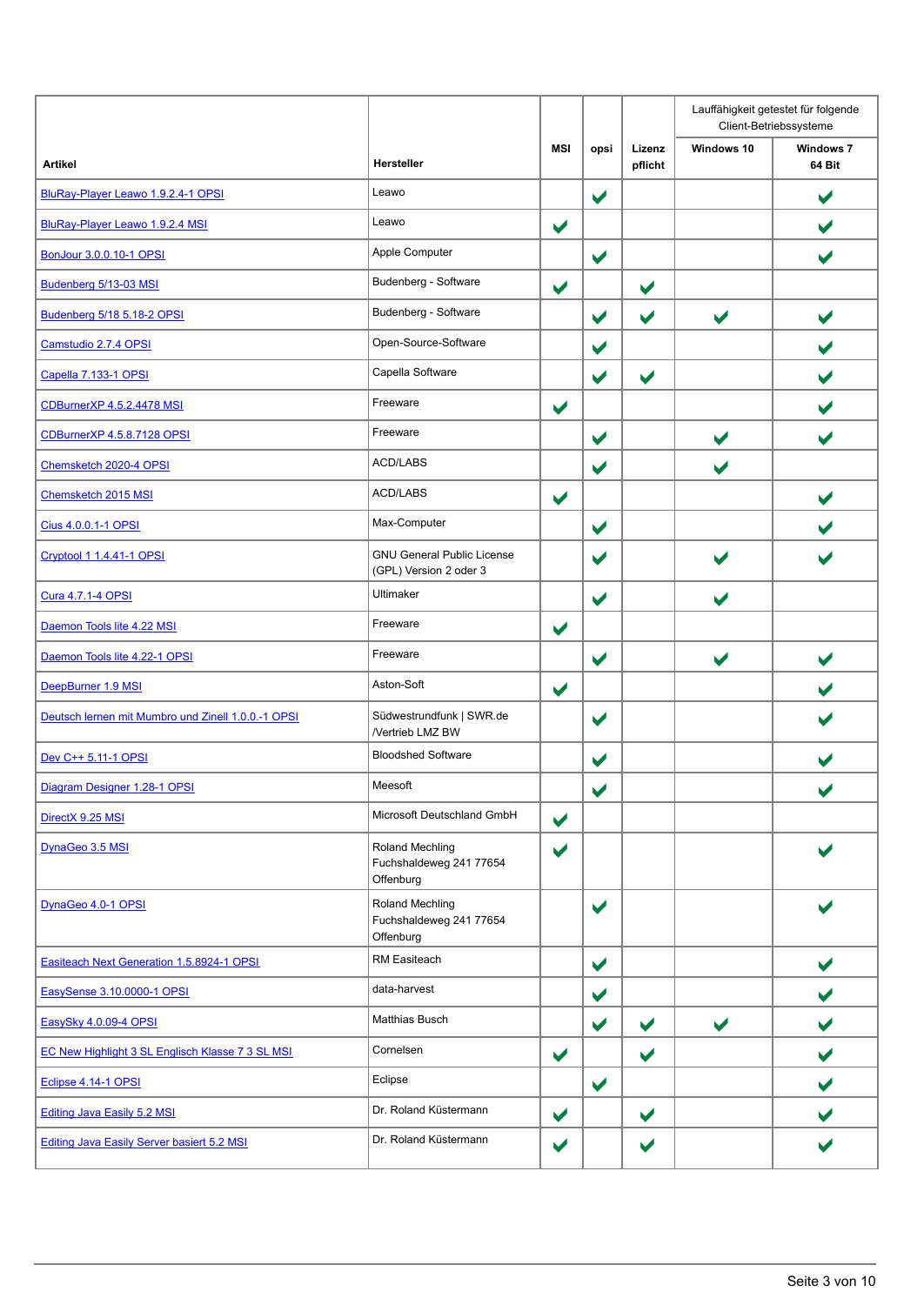|                                           |                                                             |                      |                      |                      | Lauffähigkeit getestet für folgende<br>Client-Betriebssysteme |                            |  |
|-------------------------------------------|-------------------------------------------------------------|----------------------|----------------------|----------------------|---------------------------------------------------------------|----------------------------|--|
| <b>Artikel</b>                            | Hersteller                                                  | <b>MSI</b>           | opsi                 | Lizenz<br>pflicht    | Windows 10                                                    | <b>Windows 7</b><br>64 Bit |  |
| Einstern 1.0-1 OPSI                       | Cornelsen                                                   |                      | $\blacktriangledown$ | $\blacktriangledown$ |                                                               | $\blacktriangledown$       |  |
| ELMO interactive toolbox 3.18.0157-1 OPSI | <b>ELMO</b>                                                 |                      | $\blacktriangledown$ |                      | $\blacktriangledown$                                          |                            |  |
| elmo-imagemate3 3.09.0954-1 OPSI          | <b>ELMO</b>                                                 |                      | $\blacktriangledown$ |                      | $\blacktriangledown$                                          |                            |  |
| elmo-imagemate4 4.0.221-4 OPSI            | <b>ELMO</b>                                                 |                      | $\blacktriangledown$ |                      | $\blacktriangledown$                                          |                            |  |
| elmo-twain-treiber 1.0-1 OPSI             | <b>ELMO</b>                                                 |                      | $\blacktriangledown$ |                      | $\blacktriangledown$                                          |                            |  |
| ElsterFormular 21.3-0-1 OPSI              | kein                                                        |                      | $\blacktriangledown$ |                      | $\blacktriangledown$                                          | $\blacktriangleright$      |  |
| Epson-Easy-Interactive-Tools 4.22-2 OPSI  | EPSON Deutschland GmbH                                      |                      | $\blacktriangledown$ |                      | $\blacktriangledown$                                          | $\blacktriangleright$      |  |
| <b>Filius 1.14.2-1 OPSI</b>               | <b>GNU General Public License</b><br>(GPL) Version 2 oder 3 |                      | $\blacktriangledown$ |                      | $\blacktriangledown$                                          |                            |  |
| Finale NotePad 2012-2 OPSI                | Klemm-Musik                                                 |                      | $\blacktriangledown$ | $\blacktriangledown$ | $\blacktriangledown$                                          |                            |  |
| FotoMorph 13.9.1-1 OPSI                   | Digital Photo Software                                      |                      | $\blacktriangledown$ |                      |                                                               | $\blacktriangledown$       |  |
| Fotostory 3 3.0.1115.15-1 OPSI            | Microsoft Deutschland GmbH                                  |                      | $\blacktriangledown$ |                      |                                                               |                            |  |
| FoxitReader 11.0.0.49893-2 OPSI           | Foxit                                                       |                      | $\blacktriangledown$ |                      | $\blacktriangleright$                                         |                            |  |
| FoxitReader 4.0 MSI                       | Foxit                                                       | $\blacktriangledown$ |                      |                      |                                                               | $\blacktriangleright$      |  |
| FreeCad 0.19.2-1 OPSI                     | Open-Source-Software                                        |                      | $\blacktriangledown$ |                      | $\blacktriangledown$                                          | V                          |  |
| Freemind 1.0.1-3 OPSI                     | Open-Source-Software                                        |                      | $\blacktriangledown$ |                      | $\blacktriangledown$                                          | $\blacktriangleright$      |  |
| Geogebra 5.0.671.0-2 OPSI                 | GeoGebra                                                    |                      | $\blacktriangledown$ |                      | $\blacktriangledown$                                          |                            |  |
| Geonext 1.74 1.74-2 OPSI                  | Lehrstuhl für Mathematik und<br>ihre Didaktik               |                      | $\blacktriangledown$ |                      |                                                               |                            |  |
| Ghostscript w32 9.10 MSI                  | <b>GNU-Public License</b>                                   | $\blacktriangledown$ |                      |                      |                                                               |                            |  |
| Ghostscript x32/x64 91.9-1 OPSI           | <b>GNU-Public License</b>                                   |                      | $\blacktriangledown$ |                      |                                                               |                            |  |
| Ghostscript x64 9.10 MSI                  | <b>GNU-Public License</b>                                   | $\blacktriangledown$ |                      |                      |                                                               |                            |  |
| Gimp 2.10.12.3-4 OPSI                     | <b>GNU-Public License</b>                                   |                      | $\blacktriangledown$ |                      | $\blacktriangledown$                                          | $\blacktriangleright$      |  |
| <b>Gimp 2.8.6 MSI</b>                     | <b>GNU-Public License</b>                                   | $\blacktriangledown$ |                      |                      |                                                               | $\blacktriangledown$       |  |
| Gimp x64 2.8.6 MSI                        | <b>GNU-Public License</b>                                   | $\blacktriangledown$ |                      |                      |                                                               | $\blacktriangledown$       |  |
| Google Chrome x64 45.0.2454.101 MSI       | Google                                                      | $\blacktriangledown$ |                      |                      |                                                               |                            |  |
| Google Chrome x86 45.0.2454.101 MSI       | Google                                                      | $\blacktriangledown$ |                      |                      |                                                               | $\blacktriangledown$       |  |
| Google Earth 7.0.2.8415 MSI               | Google                                                      | $\blacktriangledown$ |                      |                      |                                                               | ✔                          |  |
| Google Earth Pro 7.3.3-1 OPSI             | Google                                                      |                      | $\blacktriangledown$ |                      | $\blacktriangledown$                                          | $\blacktriangleright$      |  |
| Google Picasa 3 MSI                       | Google                                                      | $\blacktriangledown$ |                      |                      |                                                               |                            |  |
| <b>Google Sketchup 8 MSI</b>              | Google                                                      | $\blacktriangledown$ |                      |                      |                                                               |                            |  |
| Google Sketchup Make 2016 OPSI            | Trimple                                                     |                      | $\blacktriangledown$ |                      |                                                               | ✔                          |  |
| GPG4Win 2.3.3-2 OPSI                      | <b>GNU-Public License</b>                                   |                      | $\blacktriangledown$ |                      |                                                               |                            |  |
| <b>GPG4Win 2.2.4 MSI</b>                  | <b>GNU-Public License</b>                                   | $\blacktriangledown$ |                      |                      |                                                               |                            |  |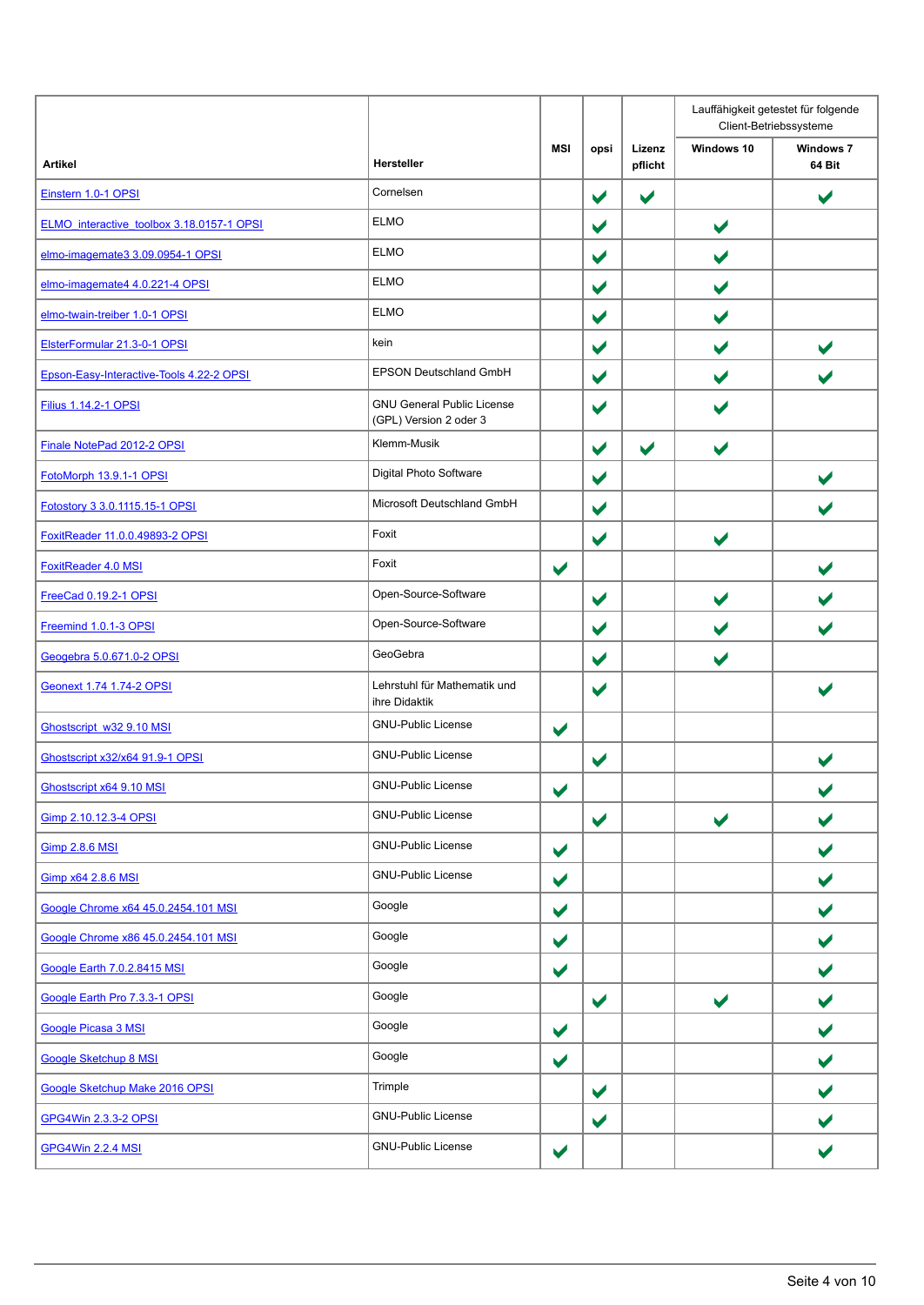|                                                               |                                              |                      |                      |                      | Lauffähigkeit getestet für folgende<br>Client-Betriebssysteme |                            |  |
|---------------------------------------------------------------|----------------------------------------------|----------------------|----------------------|----------------------|---------------------------------------------------------------|----------------------------|--|
| <b>Artikel</b>                                                | Hersteller                                   | <b>MSI</b>           | opsi                 | Lizenz<br>pflicht    | Windows 10                                                    | <b>Windows 7</b><br>64 Bit |  |
| Grafstat Ausgabe 2014 LinWin Nov MSI                          | Bundeszentrale für politische<br>Bildung     | $\blacktriangledown$ |                      |                      |                                                               |                            |  |
| Greenfoot 2.2.1 MSI                                           | Open-Source-Software                         | $\blacktriangledown$ |                      |                      |                                                               | $\blacktriangleright$      |  |
| Greenfoot 3.611-6 OPSI                                        | University of Kent                           |                      | $\blacktriangledown$ |                      | $\blacktriangledown$                                          |                            |  |
| Greenshot 1.2.10.6-1 OPSI                                     | Freeware                                     |                      | $\blacktriangledown$ |                      | $\blacktriangledown$                                          |                            |  |
| Helbling Musikquiz 1.1.2-0000-1 OPSI                          | <b>Helbling Verlag</b>                       |                      | $\blacktriangledown$ | $\blacktriangledown$ |                                                               | $\blacktriangledown$       |  |
| Hitfilm-4-Express 4.0.5227.37263-1 OPSI                       | <b>HitFilm Express</b>                       |                      | $\blacktriangledown$ |                      |                                                               |                            |  |
| Hot Potatoes 6.3.0.4 MSI                                      | Half-basket Software inc                     | $\blacktriangledown$ |                      |                      |                                                               |                            |  |
| Hot Potatoes 6.3.0.4 6.3.0.4.-1 OPSI                          | Half-basket Software inc                     |                      | $\blacktriangledown$ |                      |                                                               |                            |  |
| <b>ImageResizer for Windows 3.0 MSI</b>                       | <b>Bricelam</b>                              | $\blacktriangledown$ |                      |                      |                                                               |                            |  |
| ImageResizer for Windows 3.1.1-1 OPSI                         | <b>Bricelam</b>                              |                      | $\blacktriangledown$ |                      | $\blacktriangleright$                                         | $\blacktriangleright$      |  |
| InkScape 1.1.2-2 OPSI                                         | Open-Source-Software                         |                      | $\blacktriangledown$ |                      | $\blacktriangledown$                                          |                            |  |
| <b>InkScape 0.91 MSI</b>                                      | Open-Source-Software                         | $\blacktriangledown$ |                      |                      |                                                               |                            |  |
| Irfanview 4.54-2 OPSI                                         | <b>GNU-Public License</b>                    |                      | $\blacktriangledown$ |                      | $\blacktriangledown$                                          |                            |  |
| <b>Irfanview 4.33 MSI</b>                                     | <b>GNU-Public License</b>                    | $\blacktriangledown$ |                      |                      |                                                               | $\blacktriangleright$      |  |
| Java SE Development Kit 1.7.0 21 MSI                          | Sun Microsystems - DE                        | $\blacktriangledown$ |                      |                      |                                                               |                            |  |
| Java SE Development Kit 1.7.0.71 OPSI                         | Sun Microsystems - DE                        |                      | $\blacktriangledown$ |                      |                                                               |                            |  |
| Java SE Development Kit X64 1.7.0 21 MSI                      | Sun Microsystems - DE                        | $\blacktriangledown$ |                      |                      |                                                               |                            |  |
| Java SE Environment 1.80 5 MSI                                | Sun Microsystems - DE                        | $\blacktriangledown$ |                      |                      |                                                               | $\blacktriangleright$      |  |
| JavaEditor 19.22-1 OPSI                                       | Freeware                                     |                      | $\blacktriangledown$ |                      | $\blacktriangledown$                                          |                            |  |
| Kara 1.0 OPSI                                                 | SwissEduc-Team                               |                      |                      |                      |                                                               |                            |  |
| Karibu1 1-2 OPSI                                              | Westermann                                   |                      | $\blacktriangledown$ | $\blacktriangledown$ | $\blacktriangledown$                                          |                            |  |
| <b>KeePass 2.2.43-1 OPSI</b>                                  | Open-Source-Software                         |                      | $\blacktriangledown$ |                      | $\blacktriangledown$                                          | $\blacktriangledown$       |  |
| KHSWeb Fit am Computer: Tipp- und Tastaturtrainer LinWin 1 MS | KHSWeb Bildungssoftware                      | $\blacktriangledown$ |                      | $\blacktriangledown$ |                                                               | $\blacktriangleright$      |  |
| Klett Sprachtrainer Découvertes 1 1 MSI                       | Klett-Verlag Stuttgart                       | $\blacktriangledown$ |                      | $\blacktriangledown$ |                                                               | $\blacktriangleright$      |  |
| K-Lite Codec Pack 1190 Basic 11.90-1 OPSI                     | Codec Guide                                  |                      | $\blacktriangledown$ |                      |                                                               | $\blacktriangleright$      |  |
| Knietzsches-Geschichtenwerkstatt 1.3.0.0-2 OPSI               | Südwestrundfunk   SWR.de<br>/Vertrieb LMZ BW |                      | $\blacktriangledown$ |                      | $\blacktriangledown$                                          |                            |  |
| KomPozer 1 MSI                                                | Open-Source-Software                         | $\blacktriangledown$ |                      |                      |                                                               | $\blacktriangleright$      |  |
| Lazarus 2.0.4-2 OPSI                                          | freepascal.org                               |                      | $\blacktriangledown$ |                      | $\blacktriangledown$                                          |                            |  |
| Lego Digital Designer 4.3.11-1 OPSI                           | <b>ACD/LABS</b>                              |                      | $\blacktriangledown$ |                      | $\blacktriangledown$                                          |                            |  |
| Lego Mindstorms NXT Win 2.0 MSI                               | <b>ACD/LABS</b>                              | $\blacktriangledown$ |                      |                      |                                                               | $\blacktriangleright$      |  |
| Lego Mindstorms x86/x64 1.4.5-3 OPSI                          | <b>ACD/LABS</b>                              |                      | $\blacktriangledown$ |                      | $\blacktriangledown$                                          |                            |  |
| Lego WeDo 2.0-1 OPSI                                          | <b>ACD/LABS</b>                              |                      | $\blacktriangledown$ |                      | $\blacktriangledown$                                          |                            |  |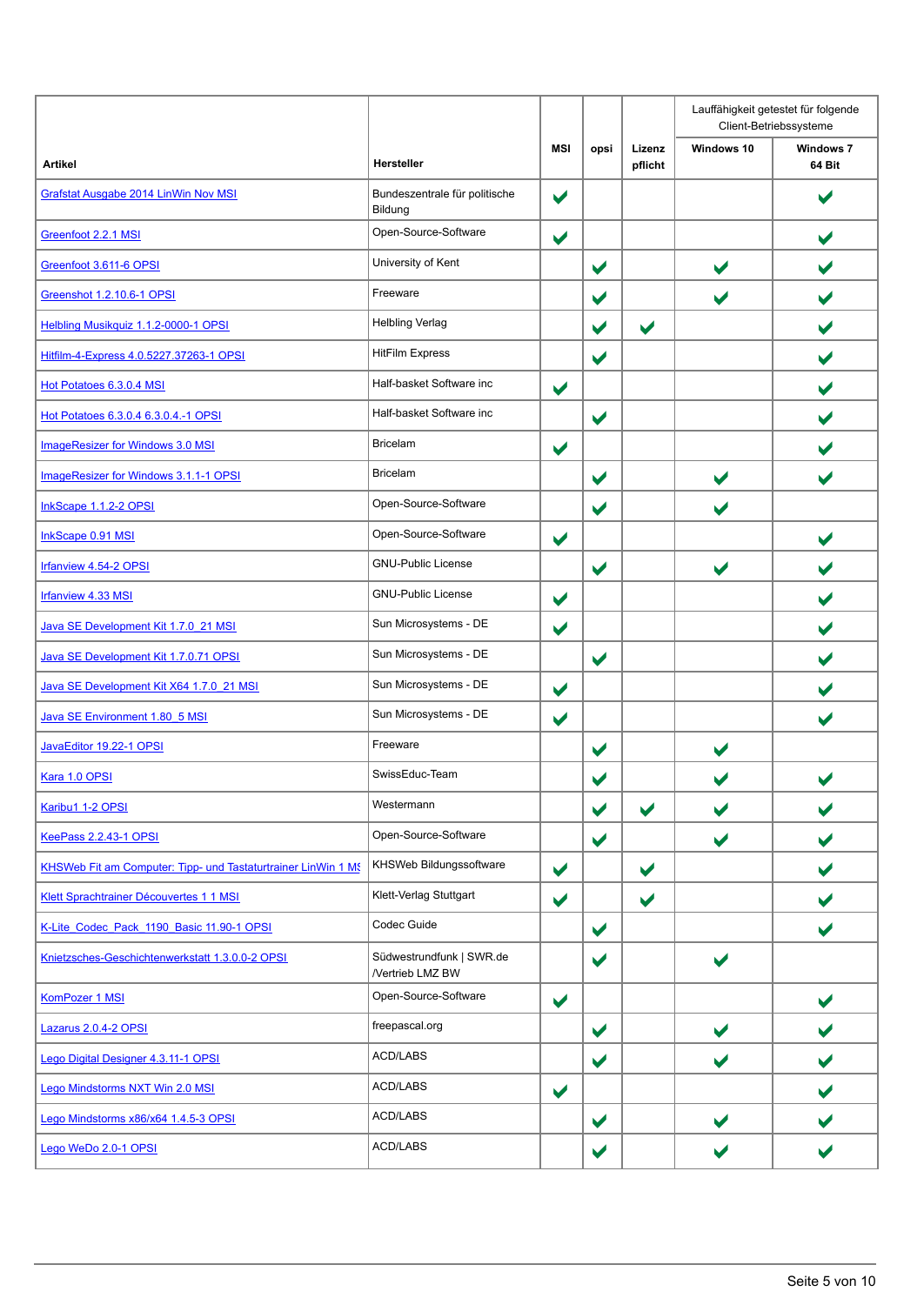|                                                        |                                                             |                      |                       |                      |                       | Lauffähigkeit getestet für folgende<br>Client-Betriebssysteme |
|--------------------------------------------------------|-------------------------------------------------------------|----------------------|-----------------------|----------------------|-----------------------|---------------------------------------------------------------|
| <b>Artikel</b>                                         | Hersteller                                                  | <b>MSI</b>           | opsi                  | Lizenz<br>pflicht    | Windows 10            | <b>Windows 7</b><br>64 Bit                                    |
| LernMax Alphabetisierung 1.13-1 OPSI                   | LernMax Ronacher e.K.                                       |                      | $\blacktriangledown$  | $\blacktriangledown$ | $\blacktriangledown$  | $\blacktriangledown$                                          |
| LernMax Deutsch 2-4 1.71-1 OPSI                        | LernMax Ronacher e.K.                                       |                      | $\blacktriangledown$  | $\blacktriangledown$ | $\blacktriangledown$  | $\blacktriangledown$                                          |
| LernMax Deutsch als Zweitsprache 1.10-1 OPSI           | LernMax Ronacher e.K.                                       |                      | $\blacktriangledown$  | $\blacktriangledown$ | $\blacktriangledown$  | $\blacktriangledown$                                          |
| LernMax Mathematik 1-4 3.02-1 OPSI                     | LernMax Ronacher e.K.                                       |                      | $\blacktriangledown$  | $\blacktriangledown$ | $\blacktriangledown$  |                                                               |
| LernMax Sachunterricht 4.35-1 OPSI                     | LernMax Ronacher e.K.                                       |                      | $\blacktriangledown$  | $\blacktriangledown$ | $\blacktriangleright$ |                                                               |
| Lernwerkstatt 8 MSI                                    | Medienwerkstatt Mühlacker                                   | $\blacktriangledown$ |                       | $\blacktriangledown$ |                       | $\blacktriangledown$                                          |
| <b>Lernwerkstatt 9 MSI</b>                             | Medienwerkstatt Mühlacker                                   | $\blacktriangledown$ |                       | $\blacktriangledown$ |                       | $\blacktriangleright$                                         |
| Lernwerkstatt 10.2-1 OPSI                              | Medienwerkstatt Mühlacker                                   |                      | $\blacktriangledown$  | $\blacktriangledown$ | $\blacktriangledown$  |                                                               |
| Lernwerkstatt 9.5-3 OPSI                               | Medienwerkstatt Mühlacker                                   |                      | $\blacktriangledown$  | $\blacktriangledown$ |                       |                                                               |
| Lernwerkstatt 8 8.0-2 OPSI                             | Medienwerkstatt Mühlacker                                   |                      | $\blacktriangledown$  | $\blacktriangledown$ |                       | $\blacktriangleright$                                         |
| <b>LMMS 1.2.1-8 OPSI</b>                               | <b>GNU General Public License</b><br>(GPL) Version 2 oder 3 |                      | $\blacktriangledown$  |                      | $\blacktriangleright$ |                                                               |
| MAGIX Foto & Grafik Designer 10.1.3.35221-1 OPSI       | Magix                                                       |                      | $\blacktriangledown$  | $\blacktriangledown$ |                       | $\blacktriangleright$                                         |
| Magix Foto & Grafik Designer 10 Opsi 10.1.35221.1 OPSI | Magix                                                       |                      | $\blacktriangledown$  | $\blacktriangledown$ |                       |                                                               |
| MAGIX Movie Edit Pro 14.0.0.153-1 OPSI                 | Magix                                                       |                      | $\blacktriangledown$  | $\blacktriangledown$ |                       | $\blacktriangleright$                                         |
| MAGIX MusicMaker 2015 21.0.0.16-1 OPSI                 | Magix                                                       |                      | $\blacktriangledown$  | $\blacktriangledown$ |                       |                                                               |
| <b>MAGIX MusicMaker Schulversion 2006 MSI</b>          | Magix                                                       | $\blacktriangledown$ |                       |                      |                       |                                                               |
| <b>MAGIX MusicMaker Schulversion 2006-3 OPSI</b>       | Magix                                                       |                      | $\blacktriangledown$  |                      | $\blacktriangleright$ |                                                               |
| MAGIX Video Pro X7 21.0.0.28-1 OPSI                    | Magix                                                       |                      | $\blacktriangledown$  | $\blacktriangledown$ |                       | $\blacktriangleright$                                         |
| MAGIX Web Designer 10.1.4.35478-1 OPSI                 | Magix                                                       |                      | $\blacktriangledown$  | $\blacktriangledown$ |                       |                                                               |
| MAGIX Xara Designer Pro 10.1.3.35915-1 OPSI            | Magix                                                       |                      | $\blacktriangleright$ | $\blacktriangledown$ |                       |                                                               |
| MAGIXSamplitude Music-Studio 21.0.0.16-1 OPSI          | Magix                                                       |                      | $\blacktriangledown$  | $\blacktriangledown$ |                       |                                                               |
| Master Tool 5.5-1 OPSI                                 | Cotec Rosenheim                                             |                      | $\blacktriangledown$  | $\blacktriangledown$ |                       | $\blacktriangledown$                                          |
| Mathegrafix 9.40 MSI                                   | Freeware                                                    | $\blacktriangledown$ |                       |                      |                       | V                                                             |
| MatheGrafix 11.0.1.1-2 OPSI                            | Freeware                                                    |                      | $\blacktriangledown$  |                      | $\blacktriangledown$  | $\blacktriangledown$                                          |
| MatheGrafix 10.4.1.1-2 OPSI                            | Freeware                                                    |                      | $\blacktriangledown$  |                      | $\blacktriangledown$  | $\blacktriangledown$                                          |
| Mathetrainer 10 OPSI                                   | Klett-Verlag Stuttgart                                      |                      | $\blacktriangledown$  | $\blacktriangledown$ | $\blacktriangledown$  | $\blacktriangledown$                                          |
| Mathetrainer 7 MSI                                     | Klett-Verlag Stuttgart                                      | $\blacktriangledown$ |                       | $\blacktriangledown$ |                       | $\blacktriangledown$                                          |
| Mathetrainer 8 OPSI                                    | Klett-Verlag Stuttgart                                      |                      | $\blacktriangledown$  | $\blacktriangledown$ | $\blacktriangledown$  | $\blacktriangledown$                                          |
| Mathetrainer 9 OPSI                                    | Klett-Verlag Stuttgart                                      |                      | $\blacktriangledown$  | $\blacktriangledown$ | $\blacktriangledown$  |                                                               |
| Mathetrainer 6 MSI                                     | Klett-Verlag Stuttgart                                      | $\blacktriangledown$ |                       | $\blacktriangledown$ |                       |                                                               |
| Mathetrainer 7 OPSI                                    | Klett-Verlag Stuttgart                                      |                      | $\blacktriangledown$  | $\blacktriangledown$ | $\blacktriangledown$  | $\blacktriangledown$                                          |
| Mathetrainer 5 MSI                                     | Klett-Verlag Stuttgart                                      | $\blacktriangledown$ |                       | $\blacktriangledown$ |                       |                                                               |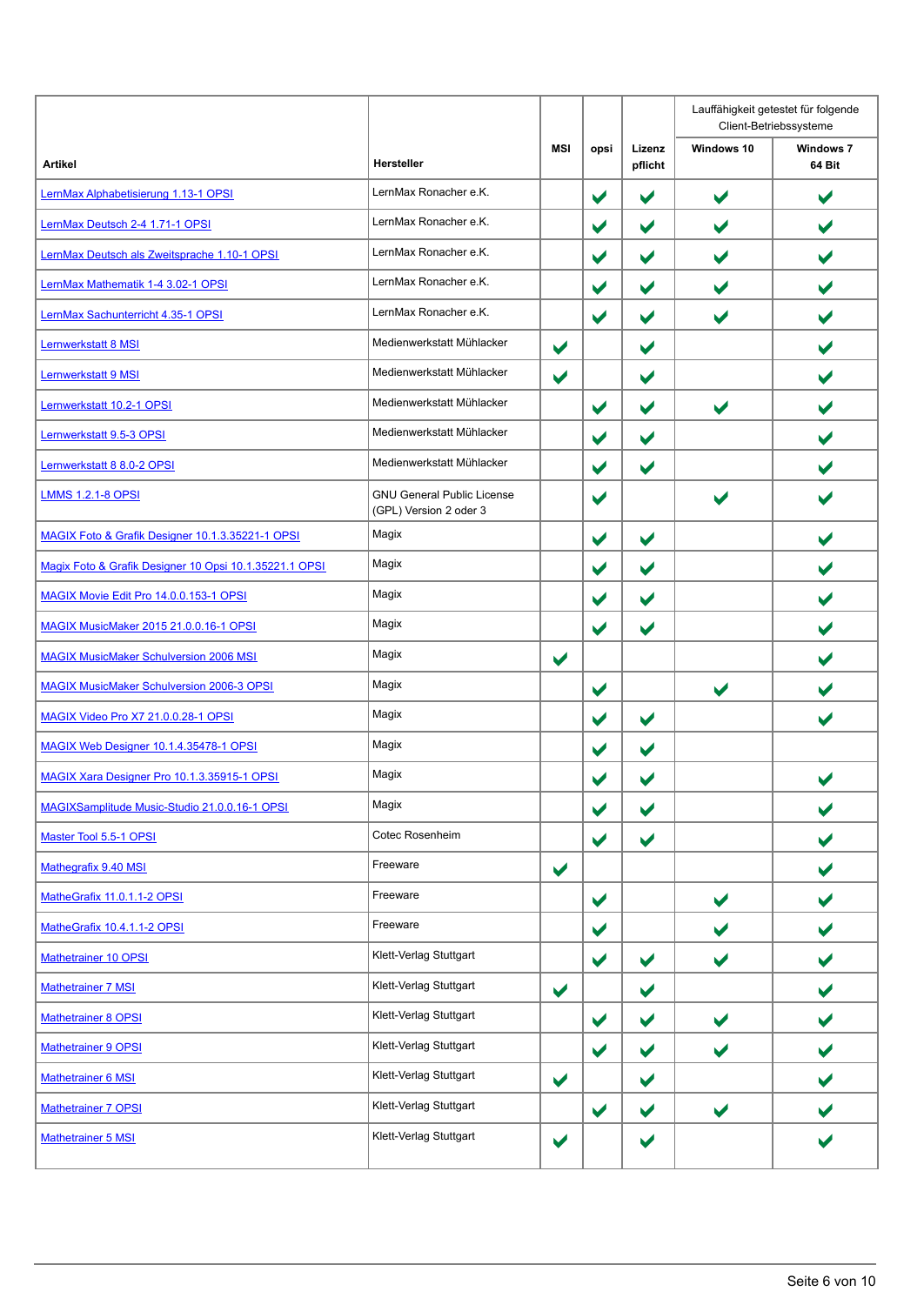|                                                             |                                                             |                      |                      |                      |                       | Lauffähigkeit getestet für folgende<br>Client-Betriebssysteme |
|-------------------------------------------------------------|-------------------------------------------------------------|----------------------|----------------------|----------------------|-----------------------|---------------------------------------------------------------|
| Artikel                                                     | <b>Hersteller</b>                                           | MSI                  | opsi                 | Lizenz<br>pflicht    | Windows 10            | <b>Windows 7</b><br>64 Bit                                    |
| <b>Mathetrainer 5 OPSI</b>                                  | Klett-Verlag Stuttgart                                      |                      | $\blacktriangledown$ | $\blacktriangledown$ | $\blacktriangledown$  | $\blacktriangleright$                                         |
| <b>Mathetrainer 6 OPSI</b>                                  | Klett-Verlag Stuttgart                                      |                      | $\blacktriangledown$ | $\blacktriangledown$ | $\blacktriangledown$  | $\blacktriangledown$                                          |
| mBlock3 3.4.11-2 OPSI                                       | Open-Source-Software                                        |                      | $\blacktriangledown$ |                      | $\blacktriangleright$ | $\blacktriangledown$                                          |
| mblock5 5.3.5-3 OPSI                                        | Open-Source-Software                                        |                      | $\blacktriangledown$ |                      | $\blacktriangledown$  |                                                               |
| Microsoft DotNet x86/x64 4.61 MSI                           | Microsoft Deutschland GmbH                                  | $\blacktriangledown$ |                      |                      |                       |                                                               |
| Microsoft Internet Explorer 10 MSI                          | Microsoft Deutschland GmbH                                  | $\blacktriangledown$ |                      |                      |                       | $\blacktriangledown$                                          |
| Microsoft Mediaplayer 11 MSI                                | Microsoft Deutschland GmbH                                  | $\blacktriangledown$ |                      |                      |                       |                                                               |
| Microsoft Office 2003-1 OPSI                                | Microsoft Deutschland GmbH                                  |                      | $\blacktriangledown$ | $\blacktriangledown$ |                       |                                                               |
| Microsoft Office 2007 Pro plus 2007 12-1 OPSI               | Microsoft Deutschland GmbH                                  |                      | $\blacktriangledown$ |                      |                       |                                                               |
| Microsoft Office 2019, 2021 und 365 16.0.14527.20178-3 OPSI | Microsoft Deutschland GmbH                                  |                      | $\blacktriangledown$ | $\blacktriangledown$ | $\blacktriangleright$ |                                                               |
| Microsoft Office 201x Template 201x-6 OPSI                  | Microsoft Deutschland GmbH                                  |                      | $\blacktriangledown$ |                      | $\blacktriangledown$  | $\blacktriangleright$                                         |
| Microsoft PowerPoint Viewer 14.0.4763.1000-1 OPSI           | Microsoft Deutschland GmbH                                  |                      | $\blacktriangledown$ |                      |                       |                                                               |
| <b>Microsoft Project 201x OPSI</b>                          | Microsoft Deutschland GmbH                                  |                      | $\blacktriangledown$ | $\blacktriangledown$ |                       |                                                               |
| Microsoft Silverlight 5.1.50428.0-1 OPSI                    | Microsoft Deutschland GmbH                                  |                      | $\blacktriangledown$ |                      |                       | $\blacktriangleright$                                         |
| Microsoft Visio 201x OPSI                                   | Microsoft Deutschland GmbH                                  |                      | $\blacktriangledown$ | $\blacktriangledown$ |                       | $\blacktriangleright$                                         |
| Microsoft Visual C++ 2005 SP1 MSI                           | Microsoft Deutschland GmbH                                  | $\blacktriangledown$ |                      |                      |                       |                                                               |
| Microsoft Visual C++ 2008 MSI                               | Microsoft Deutschland GmbH                                  | $\blacktriangledown$ |                      |                      |                       |                                                               |
| Microsoft Visual C++ (vcredist) 2005.2022-1 OPSI            | Microsoft Deutschland GmbH                                  |                      | $\blacktriangledown$ |                      | $\blacktriangleright$ |                                                               |
| Microsoft Visual C++ 2010 2010 MSI                          | Microsoft Deutschland GmbH                                  | $\blacktriangledown$ |                      |                      |                       | $\blacktriangledown$                                          |
| Microsoft.Net Ext 4 x86 MSI                                 | Microsoft Deutschland GmbH                                  | $\blacktriangledown$ |                      |                      |                       |                                                               |
| MindManager 15.1.173-3 OPSI                                 | Mindjet                                                     |                      | $\blacktriangledown$ | $\blacktriangledown$ |                       | ◢                                                             |
| MindManager 16.1.193-2 OPSI                                 | Mindjet                                                     |                      | $\blacktriangledown$ | $\blacktriangledown$ | $\blacktriangledown$  |                                                               |
| MindManager Smart 2.1-3 OPSI                                | Mindjet                                                     |                      | $\blacktriangledown$ |                      | $\blacktriangledown$  |                                                               |
| MindManager Smart 1 MSI                                     | Mindjet                                                     | $\blacktriangledown$ |                      |                      |                       | $\blacktriangleright$                                         |
| Minetest 5.4.1-3 OPSI                                       | Open-Source-Software                                        |                      | $\blacktriangledown$ |                      | $\blacktriangleright$ |                                                               |
| MIT App Inventor 2 2.3.0-4 OPSI                             | Massachusetts Institute of<br>Technology (MIT)              |                      | $\blacktriangledown$ |                      |                       |                                                               |
| MonkeyJam 3.0-5 OPSI                                        | Freeware                                                    |                      | $\blacktriangledown$ |                      | $\blacktriangledown$  | V                                                             |
| Mozilla Firefox 49.0.1 MSI                                  | Open-Source-Software                                        | $\blacktriangledown$ |                      |                      |                       |                                                               |
| <b>Mozilla Thunderbird ESR / LinWin 1 MSI</b>               | <b>GNU-Public License</b>                                   | $\blacktriangledown$ |                      |                      |                       |                                                               |
| MS Media-Feature-Pack 1-1 OPSI                              | Microsoft Deutschland GmbH                                  |                      | $\blacktriangledown$ |                      |                       |                                                               |
| MS-Teams 1.5.0.14473-1 OPSI                                 | Microsoft Deutschland GmbH                                  |                      | $\blacktriangledown$ |                      | $\blacktriangleright$ |                                                               |
| Muse Score 3.6.1.515740707-03 OPSI                          | <b>GNU General Public License</b><br>(GPL) Version 2 oder 3 |                      | ✔                    |                      | $\blacktriangleright$ |                                                               |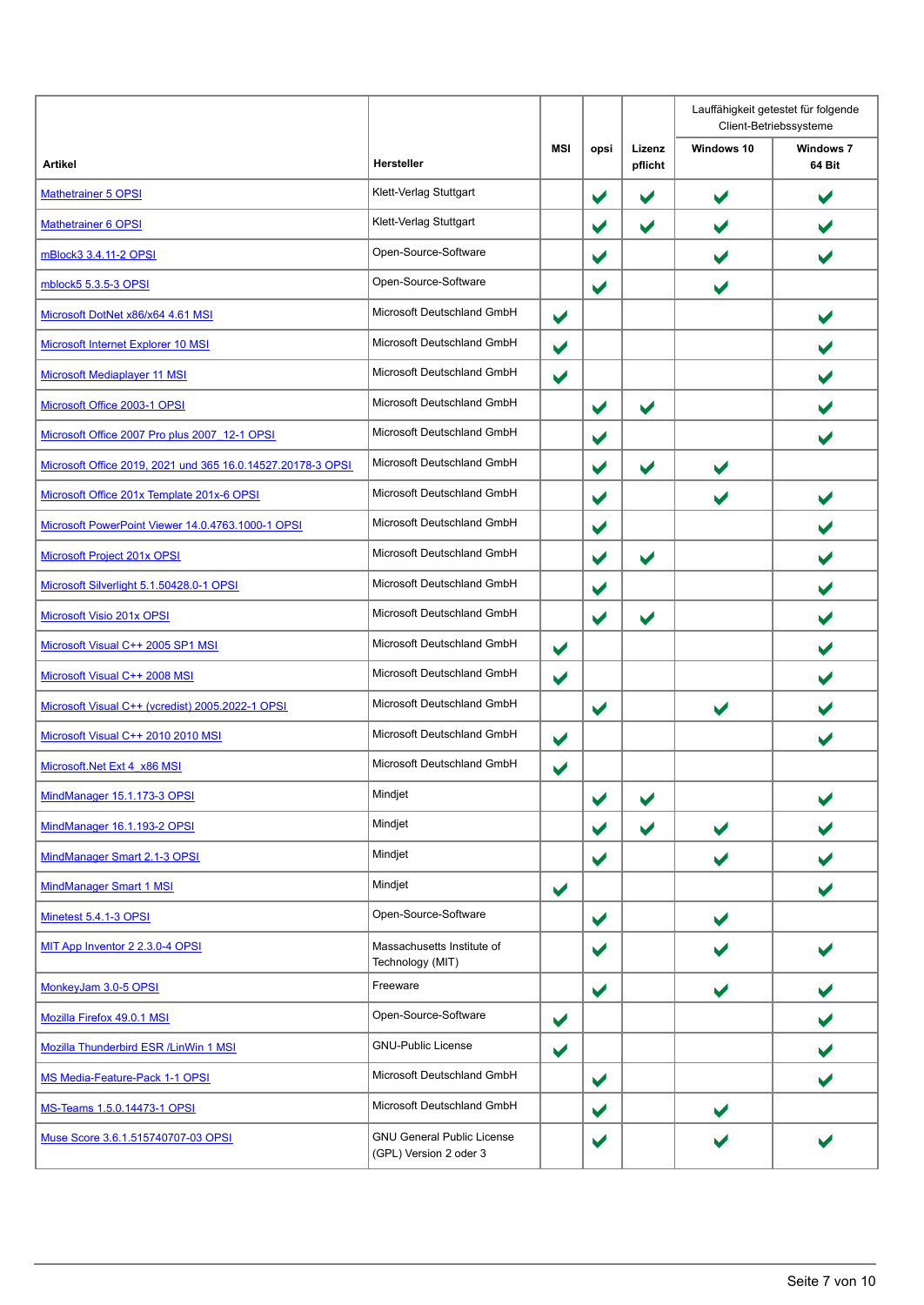|                                                           |                                                             |                      |                      |                      |                       | Lauffähigkeit getestet für folgende<br>Client-Betriebssysteme |
|-----------------------------------------------------------|-------------------------------------------------------------|----------------------|----------------------|----------------------|-----------------------|---------------------------------------------------------------|
| <b>Artikel</b>                                            | Hersteller                                                  | <b>MSI</b>           | opsi                 | Lizenz<br>pflicht    | Windows 10            | <b>Windows 7</b><br>64 Bit                                    |
| MuseScore mit Plugins 2.0.3-1 OPSI                        | MuseScore                                                   |                      | $\blacktriangledown$ |                      |                       | $\blacktriangledown$                                          |
| MuseScore mit Plugins 2.0 MSI                             | MuseScore                                                   | $\blacktriangledown$ |                      |                      |                       | $\blacktriangleright$                                         |
| MyBookMachine 2.5.32-1 OPSI                               | Cotec Rosenheim                                             |                      | $\blacktriangledown$ | $\blacktriangledown$ |                       |                                                               |
| MySQL Workbench 6.3.10-3 OPSI                             | <b>ORACLE Deutschland GmbH</b>                              |                      | $\blacktriangledown$ |                      | $\blacktriangledown$  |                                                               |
| Natural Reader 14.00.0000-1 OPSI                          | <b>Natural Soft</b>                                         |                      | $\blacktriangledown$ |                      |                       |                                                               |
| NCCad 8.9.23.38.16 MSI                                    | Max-Computer                                                | $\blacktriangledown$ |                      | $\blacktriangledown$ |                       | $\blacktriangledown$                                          |
| <b>NCCad 7.6 MSI</b>                                      | Max-Computer                                                | $\blacktriangledown$ |                      |                      |                       |                                                               |
| NCCad 7.5 MSI                                             | Max-Computer                                                | $\blacktriangledown$ |                      |                      |                       |                                                               |
| NCCad 7.6 OPSI                                            | Max-Computer                                                |                      | $\blacktriangledown$ |                      |                       |                                                               |
| <b>NCCad 7 MSI</b>                                        | Max-Computer                                                | $\blacktriangledown$ |                      |                      |                       |                                                               |
| NCCad 9.29.70.0-2 OPSI                                    | Max-Computer                                                |                      | $\blacktriangledown$ | $\blacktriangledown$ | $\blacktriangleright$ |                                                               |
| Netbeans IDE 7.2.1 MSI                                    | Open-Source-Software                                        | $\blacktriangledown$ |                      |                      |                       | $\blacktriangleright$                                         |
| Nextcloud Desktop-Client (offline-Benutzung) 3.5.1-1 OPSI | Nextcloud GmbH                                              |                      | $\blacktriangledown$ |                      | $\blacktriangleright$ |                                                               |
| Notepad++ 7.4-1 OPSI                                      | <b>GNU-Public License</b>                                   |                      | $\blacktriangledown$ |                      |                       | $\blacktriangledown$                                          |
| Notepad++ 7.2 MSI                                         | <b>GNU-Public License</b>                                   | $\blacktriangledown$ |                      |                      |                       | $\blacktriangleright$                                         |
| NVU 1.0 1.0-1 OPSI                                        | Open-Source-Software                                        |                      | $\blacktriangledown$ |                      |                       |                                                               |
| OBS-Studio 22.0.2-5 OPSI                                  | <b>GNU General Public License</b><br>(GPL) Version 2 oder 3 |                      | $\blacktriangledown$ |                      |                       |                                                               |
| OpenBoard 1.6.1-2 OPSI                                    | <b>GNU-Public License</b>                                   |                      | $\blacktriangledown$ |                      | $\blacktriangledown$  |                                                               |
| OpenSCAD 2015.03.1-1 OPSI                                 | Freeware                                                    |                      | $\blacktriangledown$ |                      |                       | V                                                             |
| paedML-shutdown 2.0-4 OPSI                                | SON Landesmedienzentrum                                     |                      | $\blacktriangledown$ |                      |                       |                                                               |
| Paint.Net 4.2.16-2 OPSI                                   | Open-Source-Software                                        |                      | $\blacktriangledown$ |                      | $\blacktriangledown$  |                                                               |
| Paint.Net X64 4.01 MSI                                    | Open-Source-Software                                        | $\blacktriangledown$ |                      |                      |                       |                                                               |
| Pasco Scientific DataStudio 1.9.8.r10-1 OPSI              | Pasco Scientific                                            |                      | $\blacktriangledown$ | $\blacktriangledown$ |                       | $\blacktriangledown$                                          |
| PathSync 0.35-3 OPSI                                      | <b>GNU-Public License</b>                                   |                      | $\blacktriangledown$ |                      | $\blacktriangledown$  |                                                               |
| PDF Xchange Viewer 6.0.318.0-1 OPSI                       | <b>Tracker Software</b>                                     |                      | $\blacktriangledown$ |                      |                       |                                                               |
| PDF24-Creator 9.0.4-2 OPSI                                | Freeware                                                    |                      | $\blacktriangledown$ |                      | $\blacktriangledown$  |                                                               |
| Phase5 5.6.2.3-2 OPSI                                     | Firma Gregor Schommer<br>Systemberatung                     |                      | $\blacktriangledown$ |                      | $\blacktriangledown$  |                                                               |
| Photofiltre 7.2.1 MSI                                     | Freeware                                                    | $\blacktriangledown$ |                      |                      |                       | $\blacktriangleright$                                         |
| Photofiltre 7.2.1-1 OPSI                                  | Freeware                                                    |                      | $\blacktriangledown$ |                      |                       |                                                               |
| PhotoSync 3.1.3-1 OPSI                                    | Apple Computer                                              |                      | $\blacktriangledown$ |                      |                       | $\blacktriangleright$                                         |
| PictoSelector 1.6.17 MSI                                  | PictoSelector                                               | $\blacktriangledown$ |                      |                      |                       |                                                               |
| PictoSelector 1.7.5 1.8.19-2 OPSI                         | PictoSelector                                               |                      | $\blacktriangledown$ |                      | $\blacktriangledown$  |                                                               |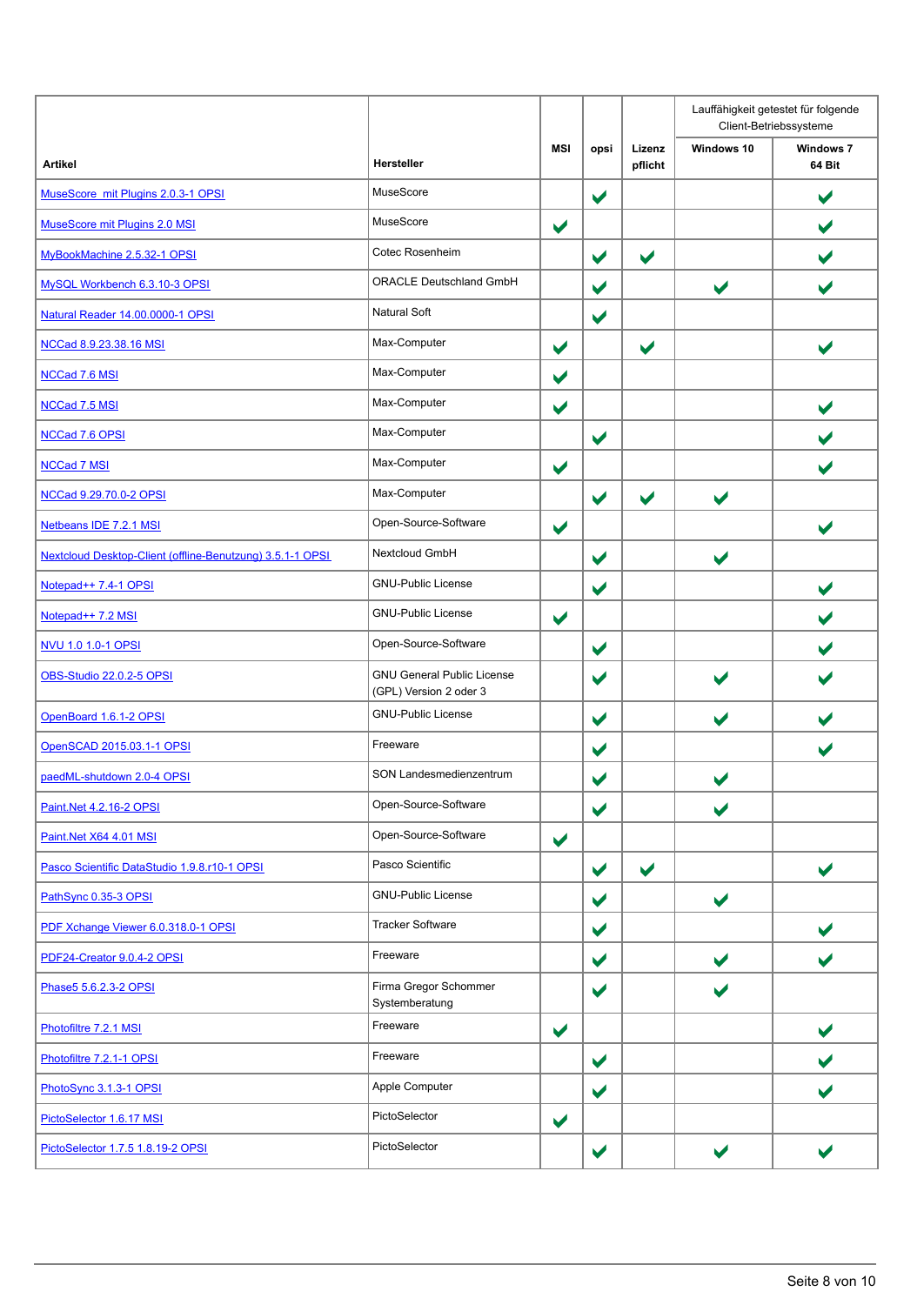|                                               |                                                             |                      |                      |                      |                       | Lauffähigkeit getestet für folgende<br>Client-Betriebssysteme |  |
|-----------------------------------------------|-------------------------------------------------------------|----------------------|----------------------|----------------------|-----------------------|---------------------------------------------------------------|--|
| <b>Artikel</b>                                | Hersteller                                                  | <b>MSI</b>           | opsi                 | Lizenz<br>pflicht    | Windows 10            | <b>Windows 7</b><br>64 Bit                                    |  |
| <b>PiiRi 4.1-2 OPSI</b>                       | <b>GNU General Public License</b><br>(GPL) Version 2 oder 3 |                      | $\blacktriangledown$ |                      |                       |                                                               |  |
| Processing 3.5.4-2 OPSI                       | Open-Source-Software                                        |                      | $\blacktriangledown$ |                      | $\blacktriangledown$  | $\blacktriangleright$                                         |  |
| <b>PS Biblio 5 5.0.6-1 OPSI</b>               | Paidosoft                                                   |                      | $\blacktriangledown$ | $\blacktriangledown$ | $\blacktriangledown$  |                                                               |  |
| <b>PSPP 63-1 OPSI</b>                         | <b>GNU-Public License</b>                                   |                      | $\blacktriangledown$ |                      |                       |                                                               |  |
| <b>PSPP 083 MSI</b>                           | <b>GNU-Public License</b>                                   | $\blacktriangledown$ |                      |                      |                       | $\blacktriangledown$                                          |  |
| Python 3.6.0-2 OPSI                           | Open-Source-Software                                        |                      | $\blacktriangledown$ |                      |                       | $\blacktriangleright$                                         |  |
| Python 3.2 MSI                                | Open-Source-Software                                        | $\blacktriangledown$ |                      |                      |                       |                                                               |  |
| Quicktime 7.7.2 MSI                           | Apple Computer                                              | $\blacktriangledown$ |                      |                      |                       |                                                               |  |
| Quicktime 7.79 OPSI                           | Apple Computer                                              |                      | $\blacktriangledown$ |                      |                       |                                                               |  |
| Quicktime alternative 3.22 MSI                | Codec Guide                                                 | $\blacktriangledown$ |                      |                      |                       |                                                               |  |
| RawTherapee 4.2.74 4.2.74-1 OPSI              | Freeware                                                    |                      | $\blacktriangledown$ |                      |                       | $\blacktriangleright$                                         |  |
| Rüpel 0.76 MSI                                | <b>Walter Fendt</b>                                         | $\blacktriangledown$ |                      |                      |                       |                                                               |  |
| SceneBuilder 11.0.0-1 OPSI                    | Open-Source-Software                                        |                      | $\blacktriangledown$ |                      | $\blacktriangledown$  |                                                               |  |
| Schriftarten 1.0-3 OPSI                       | SON Landesmedienzentrum                                     |                      | $\blacktriangledown$ |                      | $\blacktriangledown$  |                                                               |  |
| <b>Scratch 3 3.29.1-1 OPSI</b>                | Open-Source-Software                                        |                      | $\blacktriangledown$ |                      | $\blacktriangledown$  |                                                               |  |
| Scribus 1.4.8-2 OPSI                          | Scribus                                                     |                      | $\blacktriangledown$ |                      | $\blacktriangledown$  |                                                               |  |
| Scribus x64 1.43 MSI                          | Scribus                                                     | $\blacktriangledown$ |                      |                      |                       |                                                               |  |
| Scribus x86 1.43 MSI                          | Scribus                                                     | $\blacktriangledown$ |                      |                      |                       | $\blacktriangledown$                                          |  |
| Seterra 4.07-1 OPSI                           | Freeware                                                    |                      | $\blacktriangledown$ |                      |                       |                                                               |  |
| ShotCut 20.06.28-2 OPSI                       | Open-Source-Software                                        |                      | ✔                    |                      |                       |                                                               |  |
| Siemens LOGO! Soft Comfort 8.2.0-4 OPSI       | Siemens                                                     |                      | $\blacktriangledown$ | $\blacktriangledown$ | $\blacktriangleright$ |                                                               |  |
| SMPlayer 0.8.0 LinWin 0.8.0 MSI               | Freeware                                                    | $\blacktriangledown$ |                      |                      |                       |                                                               |  |
| Snaz 1.12.7.0-4 OPSI                          | kein                                                        |                      | $\blacktriangledown$ |                      | $\blacktriangledown$  | $\blacktriangleright$                                         |  |
| <b>SON-Anleitungen 1 MSI</b>                  | SON Landesmedienzentrum                                     | $\blacktriangledown$ |                      |                      |                       |                                                               |  |
| Sonic Pi Opsi 2.9-1 OPSI                      | Sonic                                                       |                      | $\blacktriangledown$ |                      |                       |                                                               |  |
| Startmenü 1-1 OPSI                            | Open-Source-Software                                        |                      | $\blacktriangledown$ |                      |                       |                                                               |  |
| Stellarium 0.90.0-2 OPSI                      | <b>GNU-Public License</b>                                   |                      | $\blacktriangledown$ |                      | $\blacktriangledown$  | $\blacktriangleright$                                         |  |
| Stellarium 0.11.0 LinWin MSI                  | <b>GNU-Public License</b>                                   | $\blacktriangledown$ |                      |                      |                       |                                                               |  |
| <b>SWR Le petit Gnome LinWin 1 MSI</b>        | Südwestrundfunk   SWR.de<br>/Vertrieb LMZ BW                | $\blacktriangledown$ |                      |                      |                       |                                                               |  |
| <b>SWR Ohrenspitzer Geräuschesammlung 1.0</b> | Freeware                                                    |                      |                      |                      | $\blacktriangledown$  |                                                               |  |
| <b>SWR Stadt im Mittelalter 1 MSI</b>         | Südwestrundfunk   SWR.de<br>/Vertrieb LMZ BW                | $\blacktriangledown$ |                      |                      |                       |                                                               |  |
|                                               |                                                             |                      |                      |                      |                       |                                                               |  |